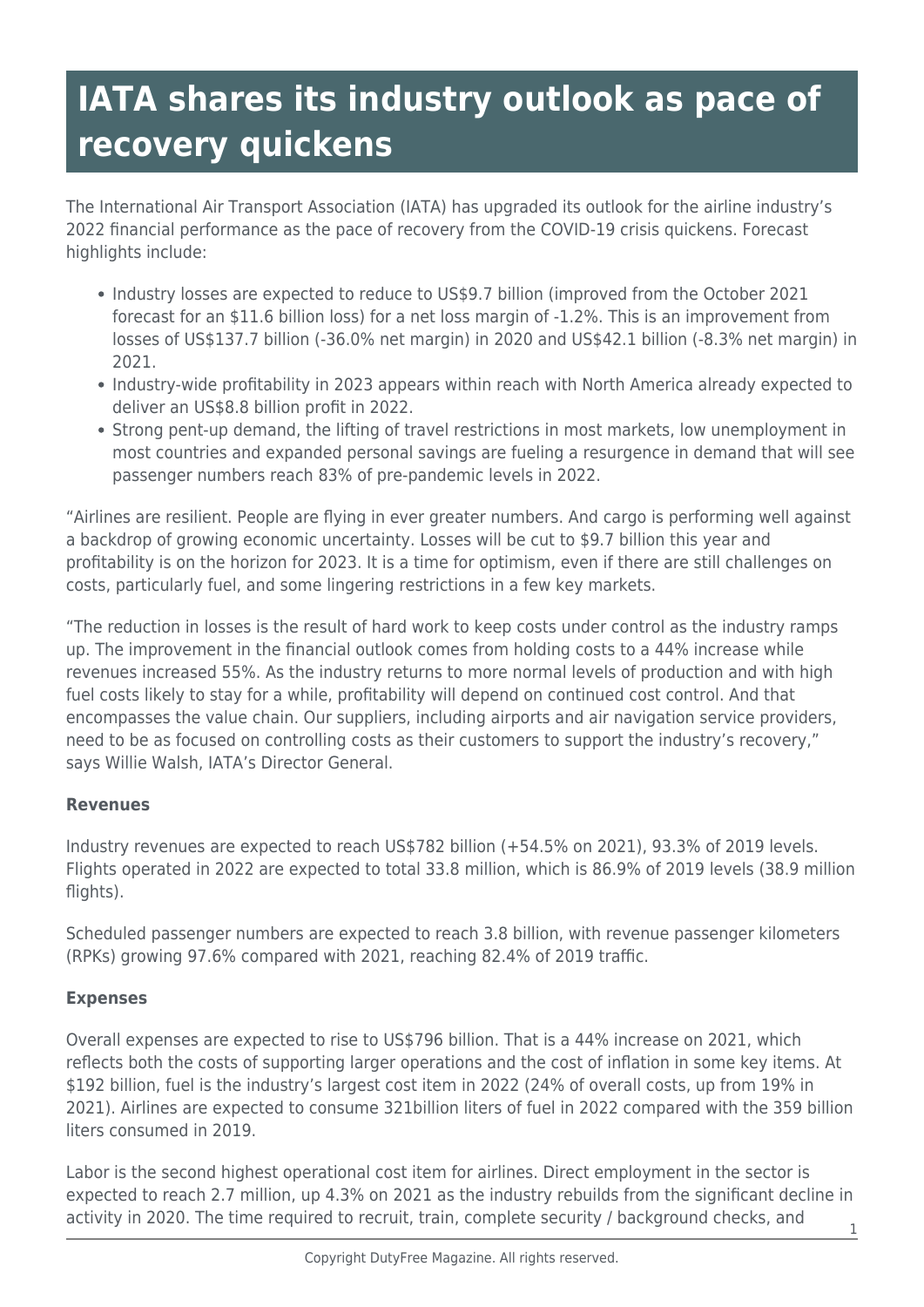perform other necessary processes before staff are "job-ready" is presenting a challenge for the industry in 2022.

In countries where the economic recovery from the pandemic has been swift and the unemployment rate is low, tight labor markets and skill shortages are likely to contribute to upward pressure on wages. The industry's wage bill is expected to reach US\$173 billion in 2022, up 7.9% on 2021, and disproportionate to the 4.3% increase in total jobs.

## **Macro-Economic Factors**

The global macroeconomic backdrop is critical for the industry outlook. The forecast incorporates an assumption for solid global GDP growth of 3.4% in 2022, down from the strong 5.8% rebound last year. Inflation has risen and is expected to remain elevated throughout 2022, waning over the course of 2023. And, while nominal interest rates are rising, real interest rates are expected to remain low or negative for a sustained period.

#### **War in Ukraine**

The outlook assumes that the war in Ukraine will not escalate beyond its borders. Among the many negative impacts of an escalation for aviation, rising fuel costs and a dampening demand due to lowered consumer sentiment would be paramount.

Combined, the Russian international market, Ukraine, Belarus, and Moldova accounted for 2.3% of global traffic in 2021. In addition, about 7% of international passenger traffic (RPK) would normally transit Russian airspace (2021 data), which is now closed to many operators, mostly on long-haul routes between Asia and Europe or North America.

## **Inflation, Interest Rates and Exchange Rates**

Interest rates are rising as central banks combat inflation. Aside from those carrying debt (who will see inflation devaluing their debts), inflation is harmful and has the economic dampening effect of a tax by reducing purchasing power. There is downside risk to this outlook should inflation continue to rise, and central banks continue to hike interest rates.

## **COVID-19**

The responses to COVID-19 ignored World Health Organization advice that border closures are not an effective means of controlling the spread of a virus. This outlook assumes that strong and growing population immunity to COVID-19 means there will not be a repeat of these policy mistakes. However, there is downside risk should governments return to knee-jerk border-closing responses to future outbreaks.

"Governments must have learned their lessons from the COVID-19 crisis. Border closures create economic pain but deliver little in terms of controlling the spread of the virus. With high levels of population immunity, advanced treatment methods, and surveillance procedures, the risks of COVID-19 can be managed. At present, there are no circumstances where the human and economic costs of further COVID-19 border closures could be justified," adds Walsh.

## **China**

China's domestic market alone accounted for about 10% of global traffic in 2019. This outlook assumes a gradual easing of COVID-19 restrictions in the second half of 2022. An earlier move away